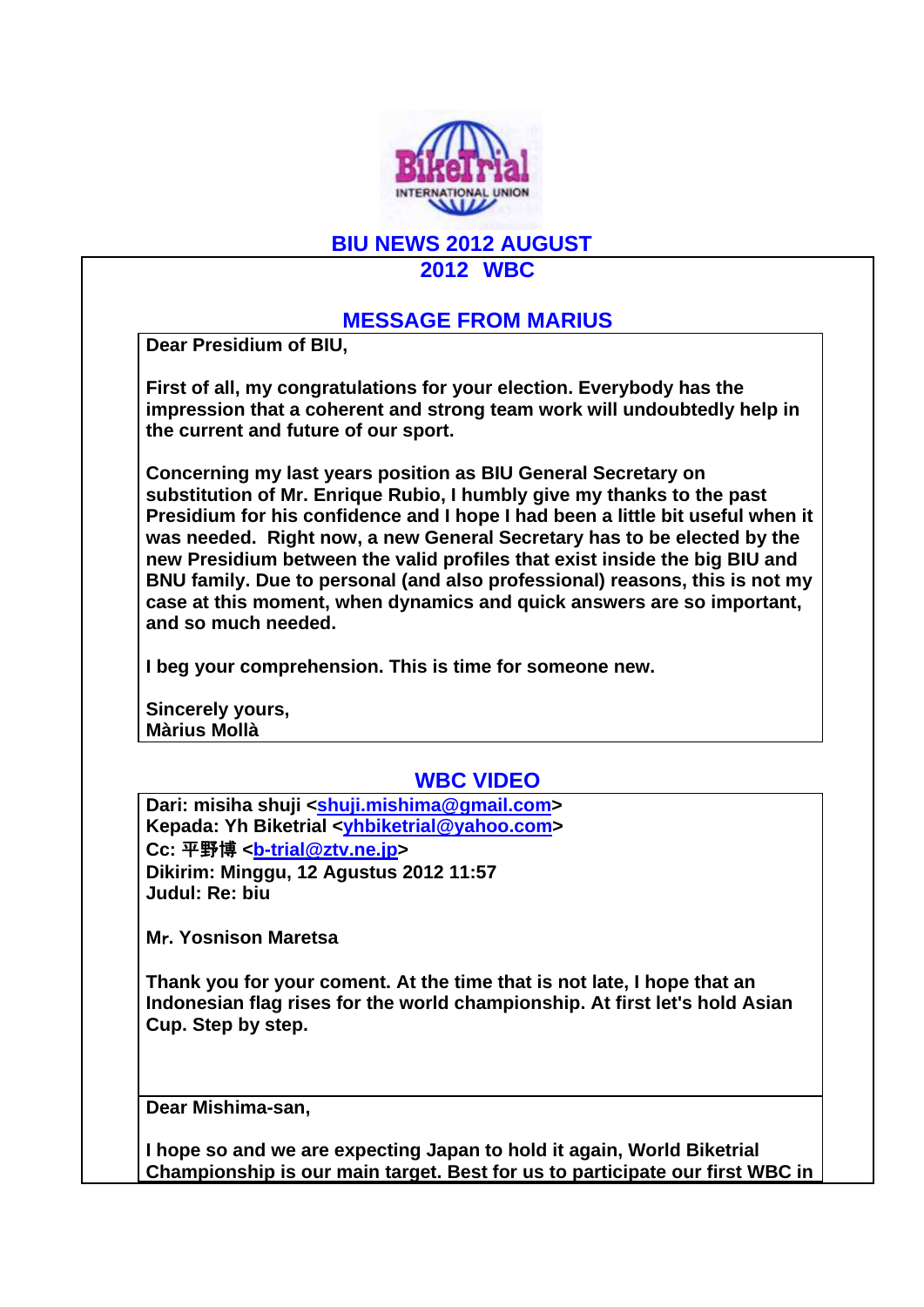**Japan or China, it's more cost efficient and easier. Congratulation for Japan team in 2012 WBC!**

**All the best, Yosnison Maretsa INDONESIA**

**Dear Yosnison,**

**new video are very beautiful and important for BikeTrial. With youtube video all people can see every time our Rider in action and feel the competition. Thank you very much Mr. Mishima.**

**Very soon will be ready another video production about WBC in Italy. I think will be very good quality. Coming soon …** 

**About potential and participation:**

**If I try to explain you the "flavor" of chocolate I can write 1 or 100 page of word. Otherwise I can give you a piece of chocolate and in one second, without word and without difficult you understand how is good chocolate. So, we can suggest you many things, about training, about level of section, about many things; but the solution to understand how is WBC is take part in WBC. Without problem.**

**All people are welcome in WBC. This is the first important thing in BikeTrial. We are a big family.** 

**Why ?**

**Because the last rider in WBC is the first in his country, is the first in his town, is the first in his school, in his company.** 

**All BikeTrial Rider are every time the first !**

**Next year I hope rider from Indonesia will be present in WBC. And I hope to meet you,**

**Best regards,**

**Giuliano Gualeni**

**Dear Giuliano,**

**You are right! I always expecting BIU have an account or channel in YouTube nor Vimeo for all biketrial events/activities. Also very important to put 'BikeTrial' or 'biketrial' in the title and add those as tag on every single video. Thanks to others too.**

**Please let me know when the video done, it's always exciting to see WBC video and Hiro's DVD. OCI Sport's video about WBC 2012 R2 Igualada, Catalonia are very good and perfect either, my favorite part is Push Bike F1 reports and riders interview, one of the best official biketrial video for sure.**

**Good metaphor. For this, my mindset always thought that WBC is a high level events, it's a 'World Championship', we represent our nations, so my main focus is to find best rider which is Indonesian Biketrial Champions (that's why I have to hold a national championship) and my obligation to find sponsor & support for them to participate in WBC. If as you said, then it means I can accept anyone as long as they are willing and able to participate. So that means I'm better put my main focus on performing**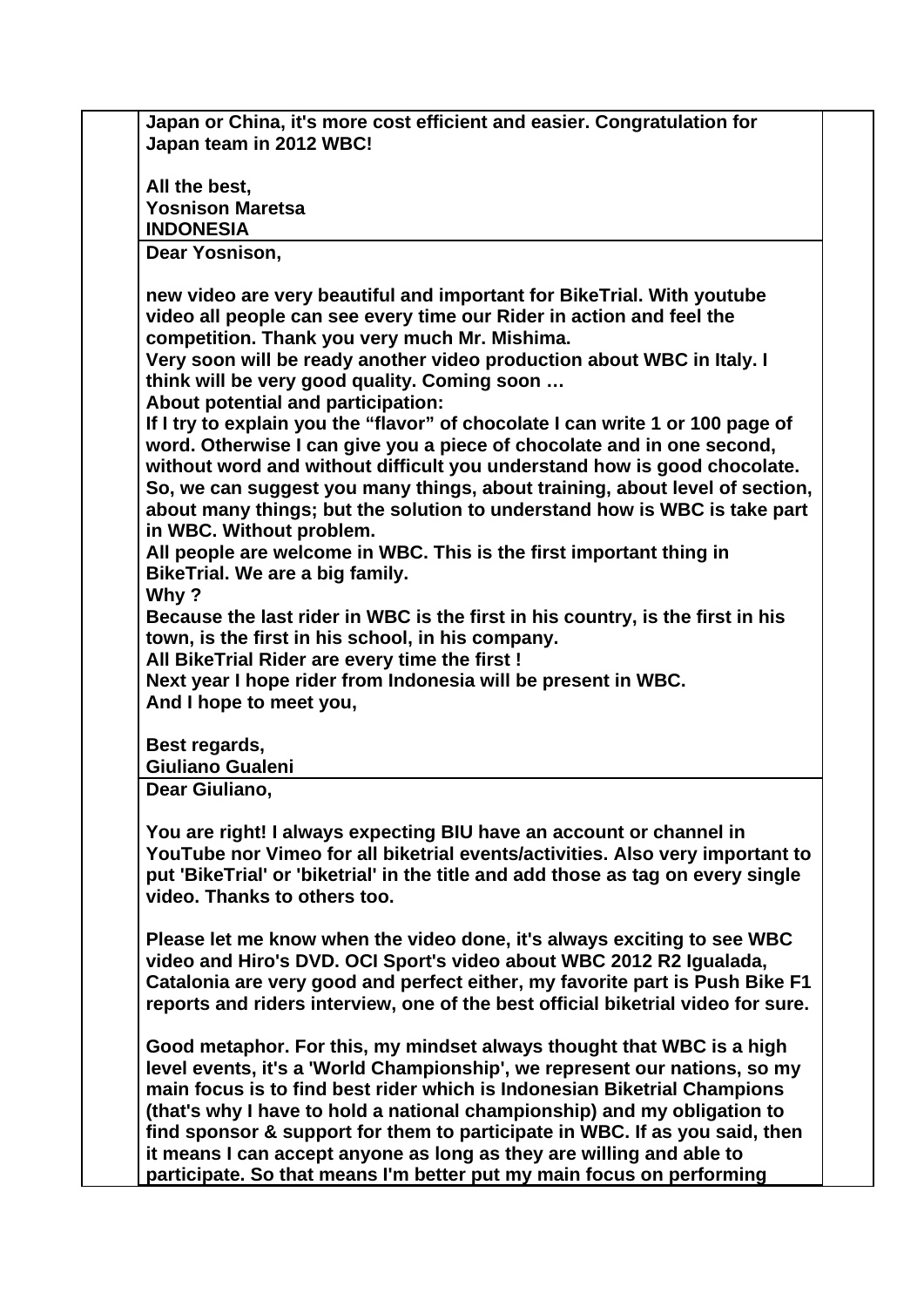**things than for the competition/championship? just asking, please correct me if there are any mistakes. I really hope so. Best regards,**

**Yosnison Maretsa INDONESIA**

**Dear Yosnison,**

**your way is the right way. You know your Rider and Indonesia and so only you can know the best choice for BikeTrial in your country. And your job is very good.** 

**I hope Indonesia will be present in WBC in the future because it's a important step to improve your job in BikeTrial and to improve Riders technical level.**

**We remain in contact,**

**Best regards,**

**Giuliano**

# **ELITE FOR 2013**

**Dear Giuliano, Radim, Stefan, Marius, Josep,**

**I just finished checking 2012 ranking and I found some mistake in Group B and Group A and SCRATCH.**

**So I checked all classes again and modified.**

**I hope you checked them and if no problem, this will be the final official ranking.**

**Sincerely yours,**

**Hiro**

**Dear Stefan,**

**Thanks! Then if the scratch is okay, what do you think about how many riders from Scratch should be promoted to Elite 2013? Let us think.**

**Sincerely yours, Hiro**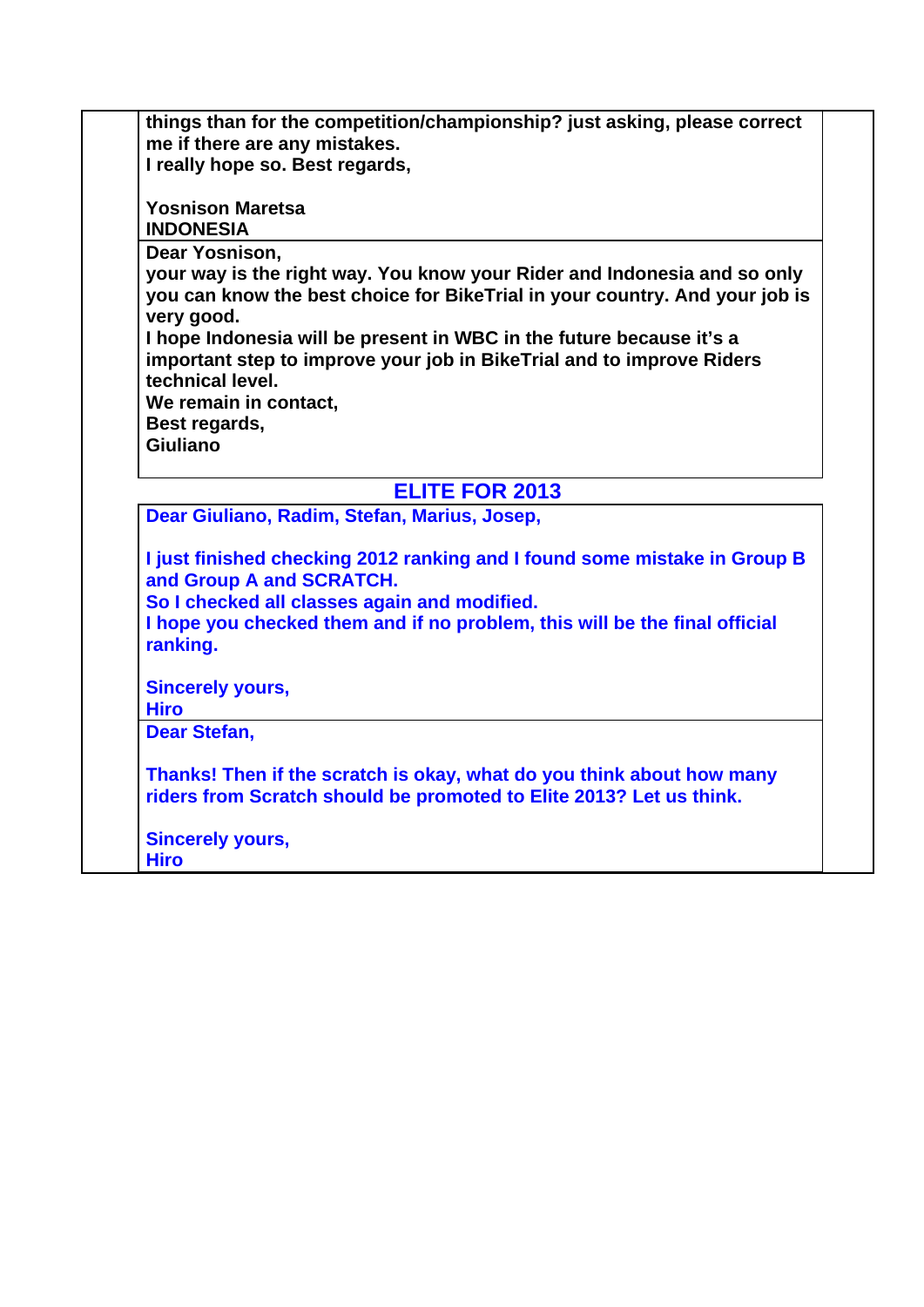**Dear Hiro,**

**scratch is ok. I think, we need more riders in Elite category, 20 is ok. I dont see problem with this. But this year, I think quality for this category have first four riders (3+Armand Molla). So, I am for Armand Molla in Elite category. Peter Bartak and Peter Muziga, slovak elite riders go out from Elite.**

**For future, we can think about this, when first 10 or 15 elite riders from UCI want to start in BIU competition, they can in our Elite category (for example, when Benito wants to start, he will be start in Elite, no Senior...) It can be more atractive for organizers, riders, spectators...What do you think about this..?**

**Best regards, Stefan Pcola**

**Dear Stefan,**

**Thanks for checking the ranking of each and Scratch. I need approval of the jury for ranking before think about Elite promotion for 2013. Up to now You Stefan, me, Giuliano, Radim? Japan not yet, Josep should answer Yes or no. When all okay, we should decide how many to Elite, not thinking for only Almand.** 

**The other item should be discussed the later. Please do not make mix all. It should be step by step. Okay?**

**Sincerely yours,**

**Hiro**

**Dear Friends,**

**please read this mail. In Sonico we have talk, vote and decide to work together. You opinion now is mandatory. Please vote for this question.**

**ITALY: YES CATALUNYA: YES JAPAN : ? CZECH: ? SLOVAKIA : ?**

**In Italy and in Spain and many other country absence of answer mean: YES. What is your opinion? Please vote about Armand Molla request very soon. Thank you very much,**

**Giuliano Dear Giuliano,**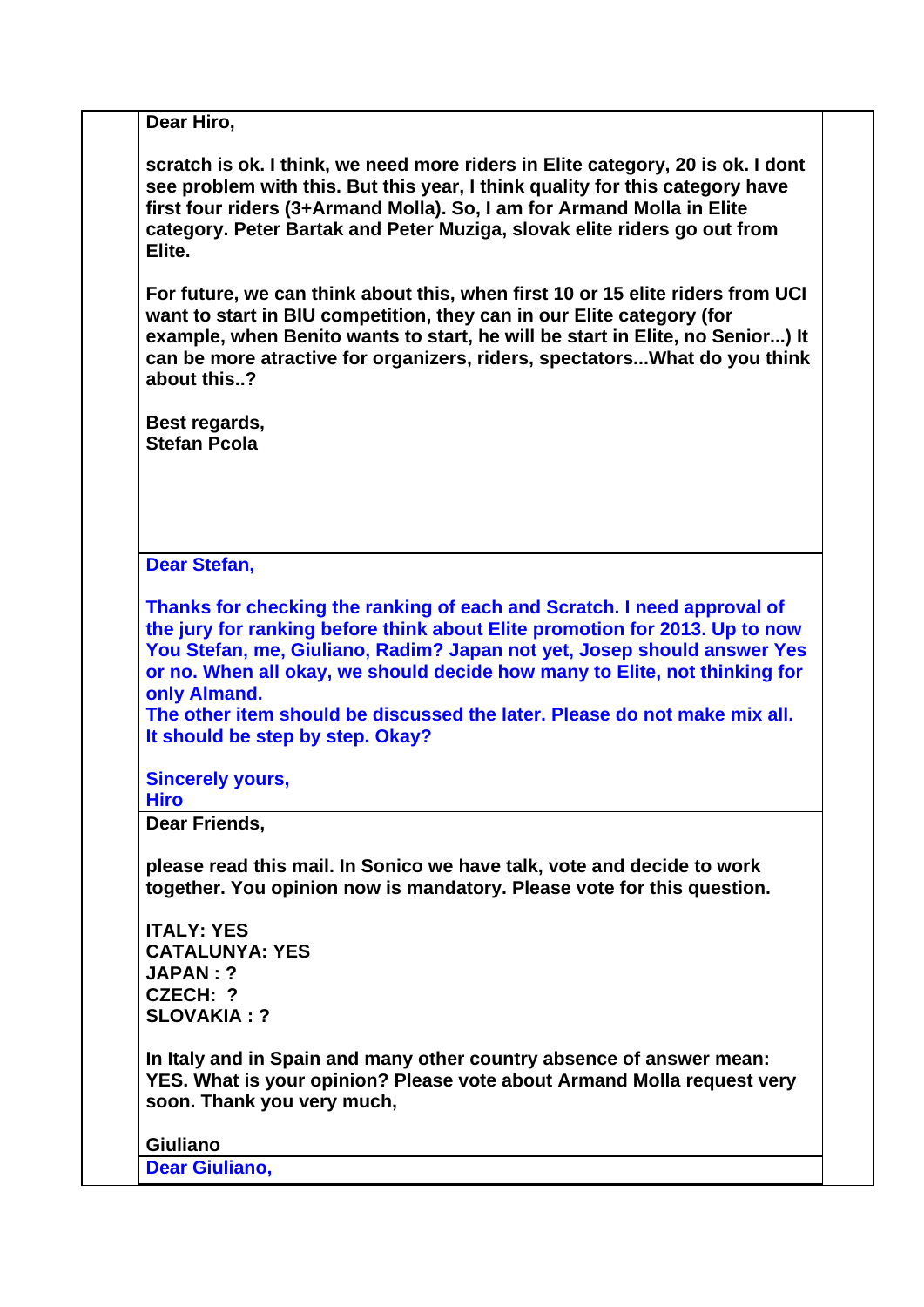**Before anything, the ranking chart should be approved by the Jury. The rest thing including request from Catalonia will be decided the later.**

**Sincerely yours,**

**Hiro**

**Dear Stefan,**

**thank you very much for your answer.** 

**With your answer have 3 on 5 vote from member of Jury. I think is enough. All vote (3 on 5) are positive, so we can close this discussion with endorsement of Armand Molla in Elite Category for next BikeTrial season 2013.** 

**Actual Secretary can make a specific report about the vote and maintain this document.** 

**All documents, Presidium decision, communication and all other communication will be published till October on the new BIU web site.** 

**About UCI – BIU discussion:**

**Dear Stefan, I agree with you, we must try to modify the system to admission in BIU Elite Category.** 

**We must work for young category first of all, but to have young rider we must reintroduce Elite Rider. I think this is very very important question. I and Mr. Hiro have discuss during the pre-meeting about this question and maybe we can find some solution.**

**I ask you to be patient some time, one or two months. Now we must organize secretary system and other things to have the possibility to debate about all question in Presidium.** 

**For example we must decide about electronic vote system.** 

**When Web site will be ready I think many things will be more simple. However I support your proposal to extension of Elite Rider number in the next seasons.** 

**Best regards,**

**Giuliano**

**Dear Stefan and other committee members.**

**My opinion is that Armand is capable of riding elite. He was close to the top 3 senior riders so i think it is ok for the top 4 to go up.**

**Stefan, this suggestion is perfect I think. It is something that needs to be done to make sure Biketrial Keeps attracting top riders. I know Vincent Hermance and Abel Mustieles were Interested in Riding BIU but did not want to ride Senior.**

**I think If you are top 10 in UCI you can ride BIU Elite. I heard 1 idea which I think was good. (I think it was Gualiano)**

**Example – Benito Ros rides BIU Round 1 in 2013, he finishes 1st and gets his prize, money etc But he does not score championship points. This is his qualification, In 2014 he can now ride BIU and ride to become champion.**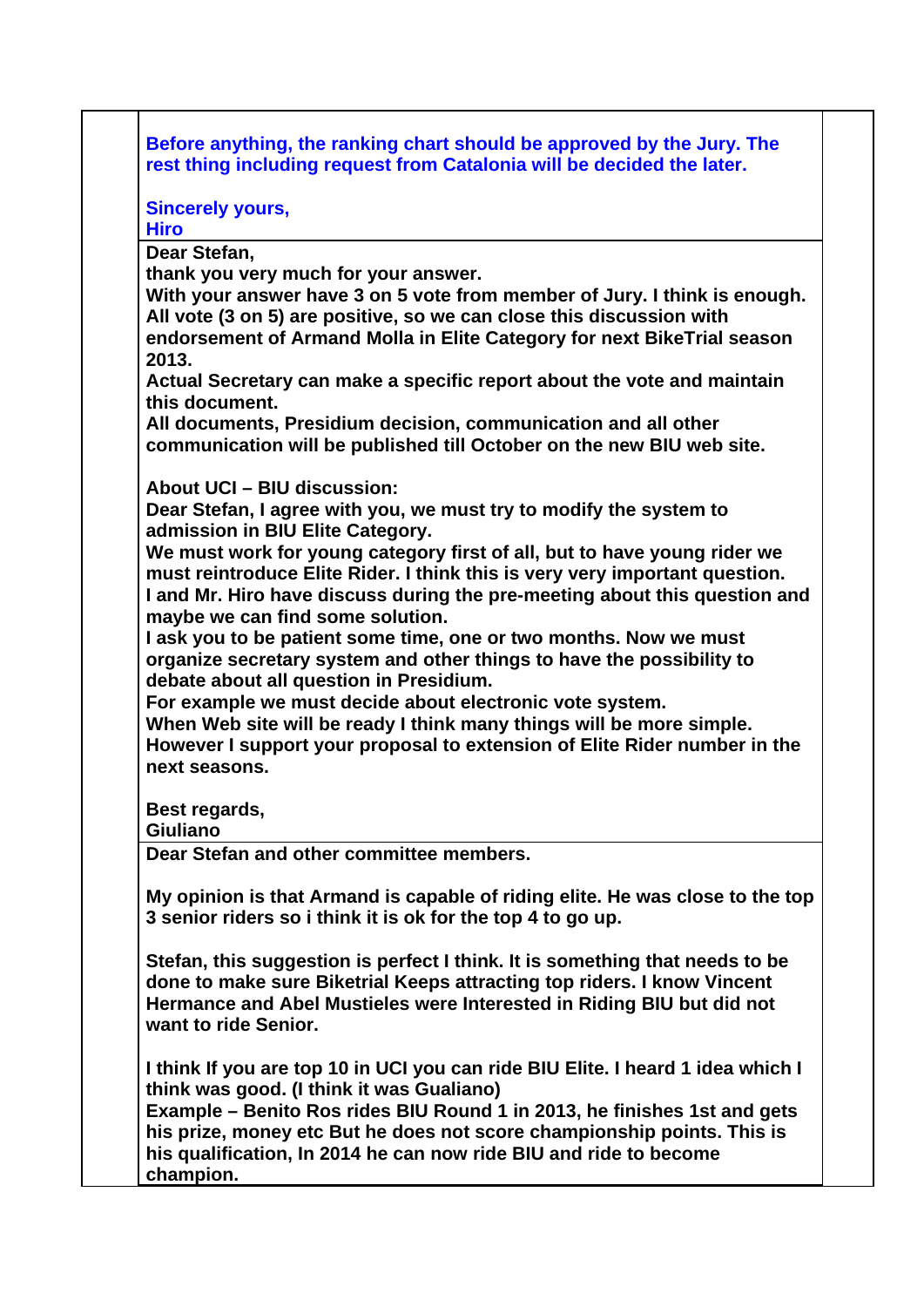| would like to see in the future of biketrial and what they want to change. I<br>will create a list and send It to all the members. I do not know If these<br>changes will be possible for 2013/2014 or if they will be possible at all, but I<br>think It is important to hear all of them |
|--------------------------------------------------------------------------------------------------------------------------------------------------------------------------------------------------------------------------------------------------------------------------------------------|
| Thank you<br><b>Scott</b>                                                                                                                                                                                                                                                                  |
| Dear Scott,<br>your opinion in this question it is very important. You are the Rider<br>represent and we must understand the think of the Rider in this matter.<br>I am happy you say "Yes" because this mean that BIU Elite don't have<br>scary to confront with other world.             |
| <b>About UCI Elite:</b><br>We must work on this project in the next months. It is very important.<br>Now we have 2 or 3 way to solve this question. We work about in next<br>times.                                                                                                        |
| Thank you very much,<br>Giuliano                                                                                                                                                                                                                                                           |
| Hello friends,<br>sorry for late reply. Im out of my house building sections for FIM European<br>trial championship. I spent almost all time in the forest just with my mobile<br>phone, hammer and tapes.                                                                                 |
| About the current matters:<br>No problem with Armand Molla. I also agree with Stefan and Scott's ideas<br>for Elite class, Good ideas.                                                                                                                                                     |
| The website: I like biketrialworld.com or biketrialinternational.com.                                                                                                                                                                                                                      |
| I would prefer to run .org domain as we are going to build a web for an<br>organization, not for commercial project. What do you think about .org<br>domain?                                                                                                                               |
| Joomla might be no problem. I know it is very popular.<br>I think we can also start a Twitter account for BIU. Very easy to create it.                                                                                                                                                     |
| It can start working immediately and we can publish short news there<br>before we have a proper website. It is also useful for quick live news from<br>international competitions. I used to post brief results on Twitter right from<br>the venue in Sonico. Very simple and mobile.      |
| Lukas<br>Dear Friends,                                                                                                                                                                                                                                                                     |
| I agree to the inclusion of rider Armand Molla to Elite category.                                                                                                                                                                                                                          |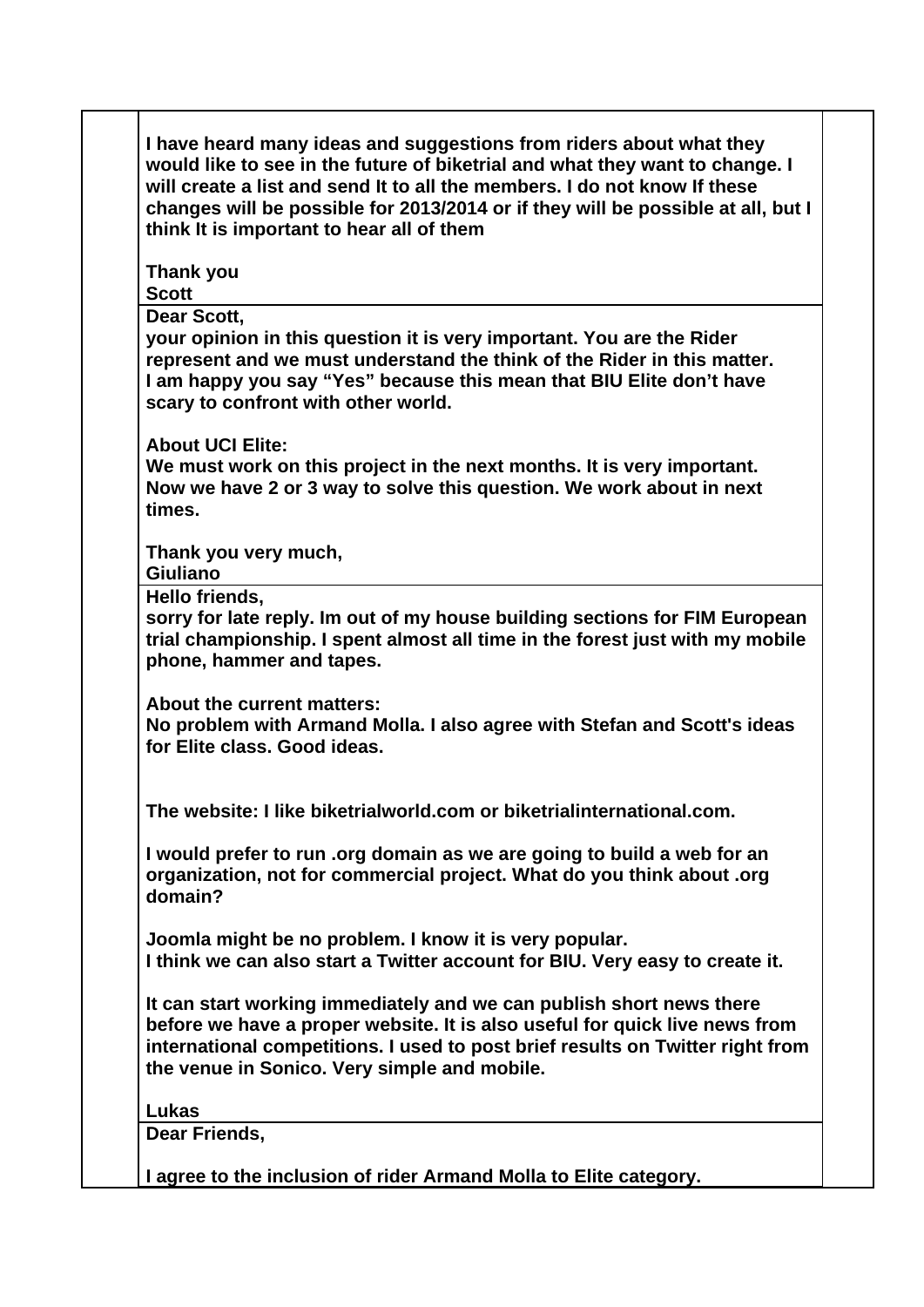| My proposal is : the first three riders in scratch must to go in Elite, the<br>other three if they can.                                                                                                                                                                                                                                                                                   |  |
|-------------------------------------------------------------------------------------------------------------------------------------------------------------------------------------------------------------------------------------------------------------------------------------------------------------------------------------------------------------------------------------------|--|
| I agree with allowing the riders to start from the UCI Elite.                                                                                                                                                                                                                                                                                                                             |  |
| Web site:<br>the<br>www.biu.com,<br>propose<br>name<br>www.biketrialiu.com, www.biketrialinternationalunion.com<br>www.biketrialbiu.com                                                                                                                                                                                                                                                   |  |
| <b>Best Regards</b><br>Radim                                                                                                                                                                                                                                                                                                                                                              |  |
| Dear Hiro,<br>dear Presidium Members,<br>another vote to promote Armand Molla in Elite Category 2013.<br>Now have 4 on 5 vote from Member of Jury in Sonico.<br>Also Radim agree on "UCI Elite" project. We will work about in the next<br>months.                                                                                                                                        |  |
| <b>About name:</b><br>$www.biu.com = not available.$<br>$\underline{\text{www.biketrialunion.com}} = 1 \text{ vote} (\text{Scott})$<br>$\overline{\text{www.biketrialinternational.com}} = 2 \text{ vote (me and Scott)}$<br>$\frac{www.biketrialinternationalunion.com}{$ = Radim  maybe too long<br>$www.biketrialbiu.com = Radim$                                                      |  |
| Pole position for biketrialinternational.com,<br>Dear Member, please, express your vote.                                                                                                                                                                                                                                                                                                  |  |
| Giuliano<br>Dear Lukas,<br>thank you very much for your opinion and suggestion.<br>The ".com" it's too easy to use. When you say "our web site" it is too easy<br>if end with ".com"; I think .com it's the "usual" web site root.                                                                                                                                                        |  |
| Now we have:<br>$www.biketrialinternational.com = 3$ vote (me and Scott and Lukas)<br>$\frac{\text{www.biu.com}}{\text{www.biu.com}}$ = not available. $\frac{\text{www.biketrialunion.com}}{\text{www.biketrialunion.com}}$ = 1 vote (Scott)<br>$www.biketrialworld.com = 1$ vote (Lukas) $www.biketrialinternationalunion.com =$<br>Radim  maybe too long  www.biketrialbiu.com = Radim |  |
| <b>Giuliano</b><br><b>Dear Sport friends,</b>                                                                                                                                                                                                                                                                                                                                             |  |
| We should forward many things but before anything, we should finish WBC<br>things.<br>$(1)$ Scratch                                                                                                                                                                                                                                                                                       |  |
| It is important to have approval for the ranking of 2012 and we jury<br>should decide the promotion to Elite in 2013 from scratch.<br>Up to now I got answer mail from Stefan, Giuliano, Radim?<br>I am waiting for the answer from the rest. After that, we should discuss                                                                                                               |  |